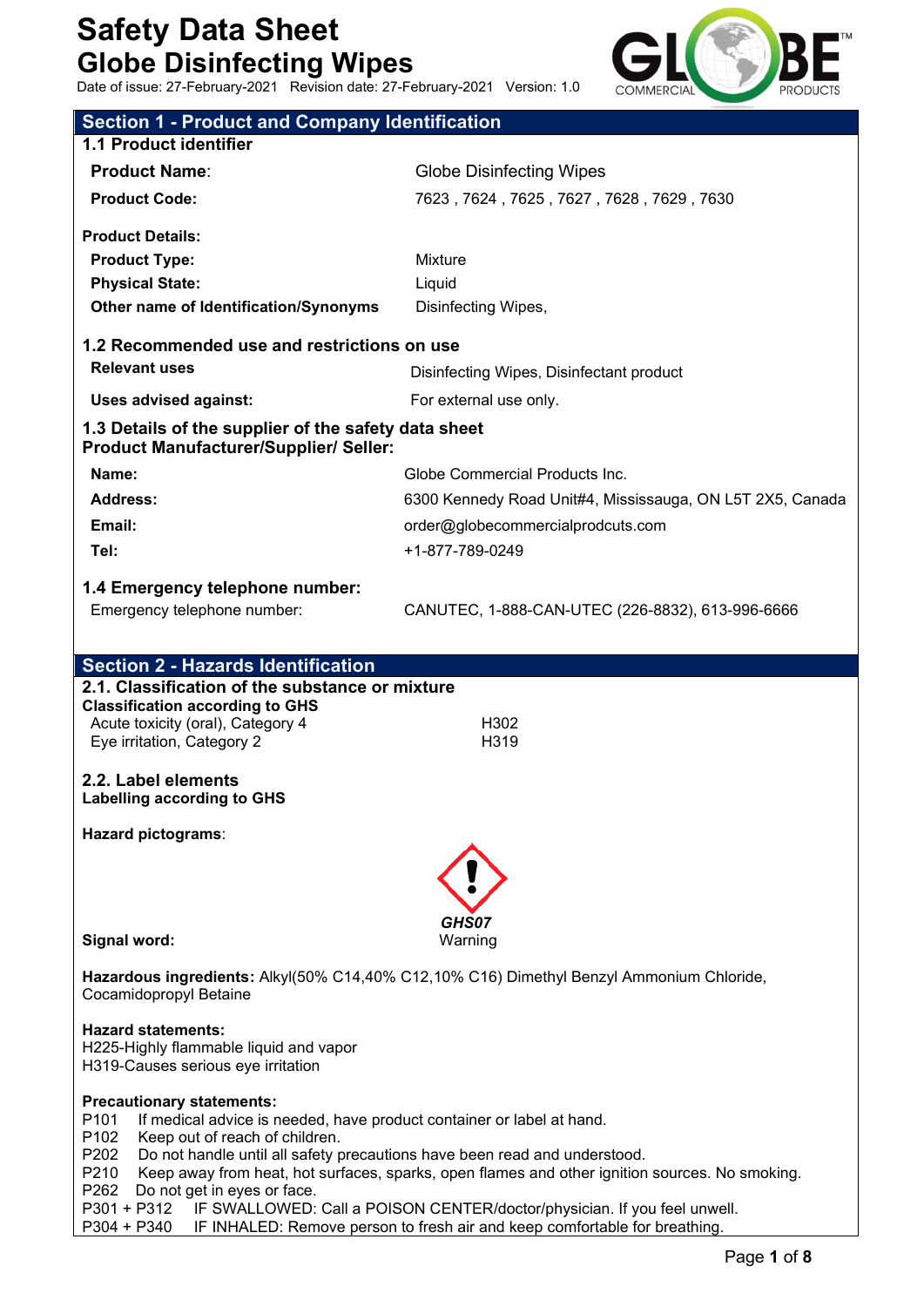

Date of issue: 27-February-2021 Revision date: 27-February-2021 Version: 1.0

P305 + P351 + P338 IF IN EYES: Rinse cautiously with water for several minutes. Remove contact lenses, if present and easy to do. Continue rinsing.

P403 + P233 Store in a well-ventilated place. Keep container tightly closed.

P410 + P412 Protect from direct sunlight. Do no expose to temperatures exceeding 50 °C/ 122°F.

P501 Dispose of contents/container to an approved landfill/ incineration plant/waste disposal plant.

# **2.3 Hazards not otherwise classified (HNOC)**

None identified

# **Section 3 - Composition / Information on Ingredients**

### **3.1. Substances:** Not applicable

# **3.2. Mixtures:**

| <b>Name</b>                                                            | <b>Product identifier</b><br>(CAS#) | <b>Concentration</b><br>$(\% )$ | <b>GHS Classification</b>                    |
|------------------------------------------------------------------------|-------------------------------------|---------------------------------|----------------------------------------------|
| Alkyl(50% C14,40% C12,10%<br>C16) Dimethyl Benzyl<br>Ammonium Chloride | 68424-85-1                          | 0.26%                           | Acute Tox. 4, H302<br>Skin Corr. 1B, H314    |
| Phenoxyethanol                                                         | 122-99-6                            | 0.05%                           | Acute Tox. 4, H302<br>Eye Irrit. 2, H319     |
| Cocamidopropyl Betaine                                                 | 86438-79-1                          | 0.1%                            | Eye Dam. 1, H318                             |
| Disodium EDTA                                                          | 139-33-3                            | 0.05%                           | Acute Tox. 4, H332<br><b>STOT RE 2, H373</b> |
| <b>Citric Acid</b>                                                     | 77-92-9                             | 0.02%                           | Not Classified                               |
| Fragrance                                                              | <b>NA</b>                           | 0.02%                           | Not Classified                               |
| Water                                                                  | 7732-18-5                           | <b>Balance</b>                  | Not Classified                               |

\* Full text of Hazard Statements: see section 16

# **Section 4 - First Aid Measures**

# **4.1. Description of first aid measures**

#### **First-aid General:**

You should contact your health care provider if you suspect that you have a medical problem. Show this safety data sheet to the doctor in attendance.

#### **First-aid after inhalation:**

No adverse effect observes under normal condition of use. Remove person to fresh air and keep comfortable for breathing. If symptoms persist, call a physician.

#### **First-aid after skin contact:**

No adverse effect observes under normal condition of use. If skin irritation or allergic reactions occurs, discontinue use of product. Get medical advice/attention.

#### **First-aid after eye contact:**

Not likely to occur under normal condition of use. If accidentally on eyes, rinse gently with water for 15–20 minutes. If present, remove contact lenses. Call a poison control center or doctor for further treatment advice.

#### **First-aid after swallowing:**

Not likely to occur under normal condition of use. If accidentally swallow, get immediate medical advice/attention. If professional advice is not available, do not induce vomiting. Never give anything by mouth to an unconscious person.

# **4.2. Most important symptoms and effects:**

**Symptoms/effects after inhalation:**

May cause drowsiness or dizziness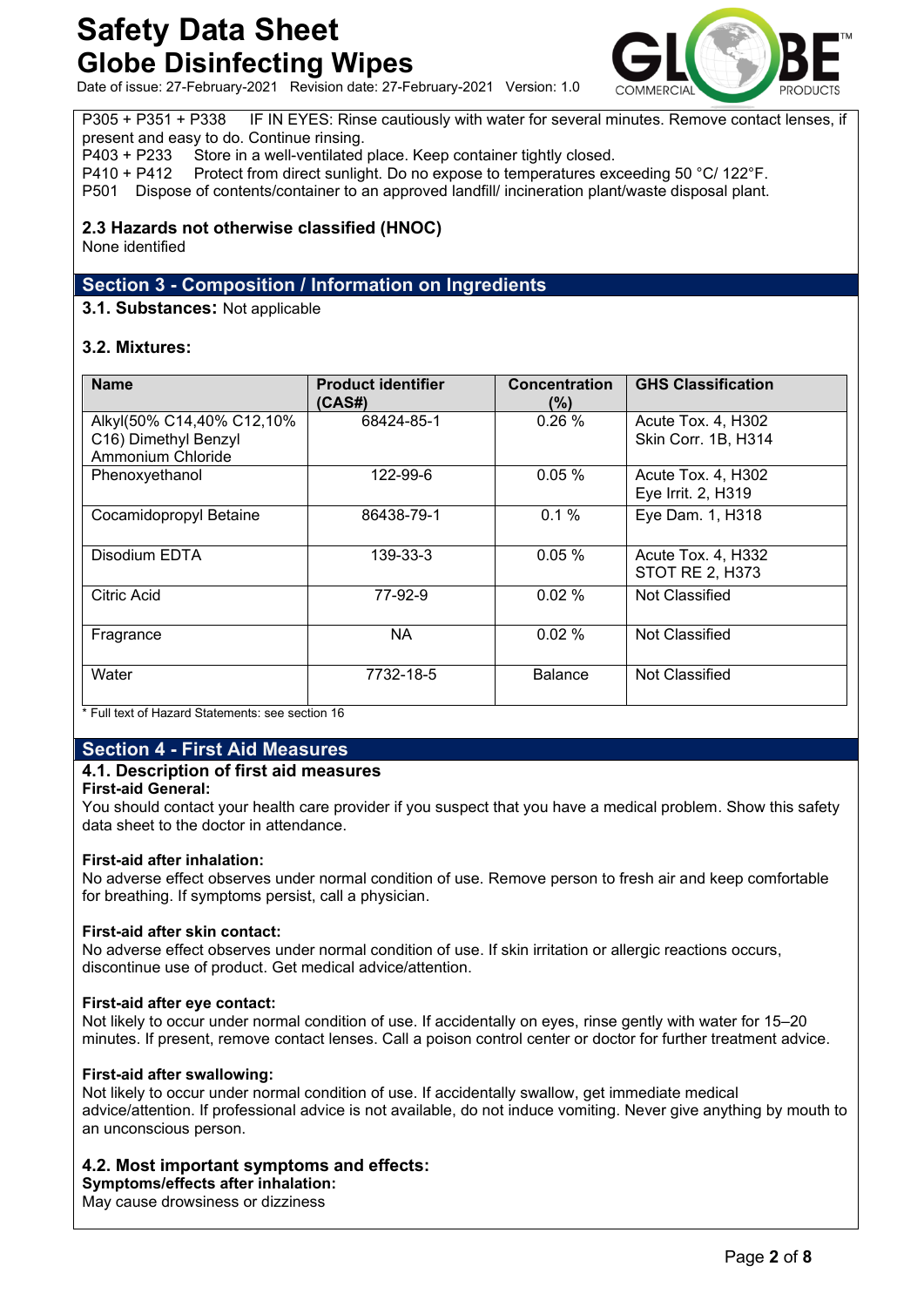Date of issue: 27-February-2021 Revision date: 27-February-2021 Version: 1.0



**Symptoms/effects after skin contact:** None known

# **Symptoms/effects after eye contact:**

cause eye irritation.

# **Symptoms/effects after ingestion:**

Harmful if swallowed. Ingestion may cause gastrointestinal irritation, nausea, vomiting and diarrhea.

# **4.3. Immediate medical attention and special treatment if needed**

Treat symptomatically.

# **Section 5 - Fire Fighting Measures**

# **5.1. Extinguishing media**

#### **Suitable extinguishing media:**

Water Spray: Yes | Foam: Yes | Halon: Yes | Carbon Dioxide: Yes | Dry Chemical: Yes

### **Unsuitable extinguishing media:** None.

# **5.2. Specific hazards developing from the chemical**

Product is water base Non-flammable liquid. In case of combustion or thermal decomposition carbon monoxide (CO), carbon dioxide (CO2), unburned hydrocarbons (smoke) and other irritating gases and vapors may release.

# **5.3. Special protective equipment and precautions for firefighters**

In case of fire, wear self-contained breathing apparatus pressure-demand, MSHA/NIOSH (approved or equivalent) and full protective gear. Thermal decomposition can lead to release of irritating gases and vapors.

#### **Fire-fighting equipment/instructions:**

Promptly isolate the scene by removing all persons from the vicinity of the incident if there is a fire. Move containers from fire area if you can do so without risk. No action shall be taken involving any personal risk or without suitable training.

# **Precautions for firefighters:**

Do not attempt to take action without suitable protective equipment. Self-contained breathing apparatus (SCBA). Complete protective clothing. If protective equipment is not available or not used, fight fire from a protected location or safe distance.

# **Section 6 - Accidental Release Measures**

# **6.1. Personal precautions, protective equipment and emergency procedures**

**General:** Keep away from heat/sparks/open flames/hot surfaces-No smoking. KEEP OUT OF REACH OF CHILDREN. Avoid contact with eye or face.

#### **For non-emergency personnel:**

If accidentally occur protect from slipping if on floor. Use appropriate personal protection equipment (PPE). Keep unprotected persons away.

#### **For emergency responders:**

Evacuate unnecessary personnel. Call for the assistance of trained personnel as soon as conditions permit. See protective measures under Section 7 and 8.

# **6.2. Environmental precautions**

Avoid release to the environment. Do not discharge plastics container into lakes, streams, ponds, or public waters. Notify authorities if liquid enters sewers or public waters.

# **6.3. Methods and material for containment and cleaning up**

Soak up with inert absorbent material such as clay, sand or other suitable non-reactive material and place into a separate waste container. Clean surface thoroughly with suitable detergent and water.

**Small Spills:** Spilled product may produce a slippery surface. Move containers from spill area. Collect spillage.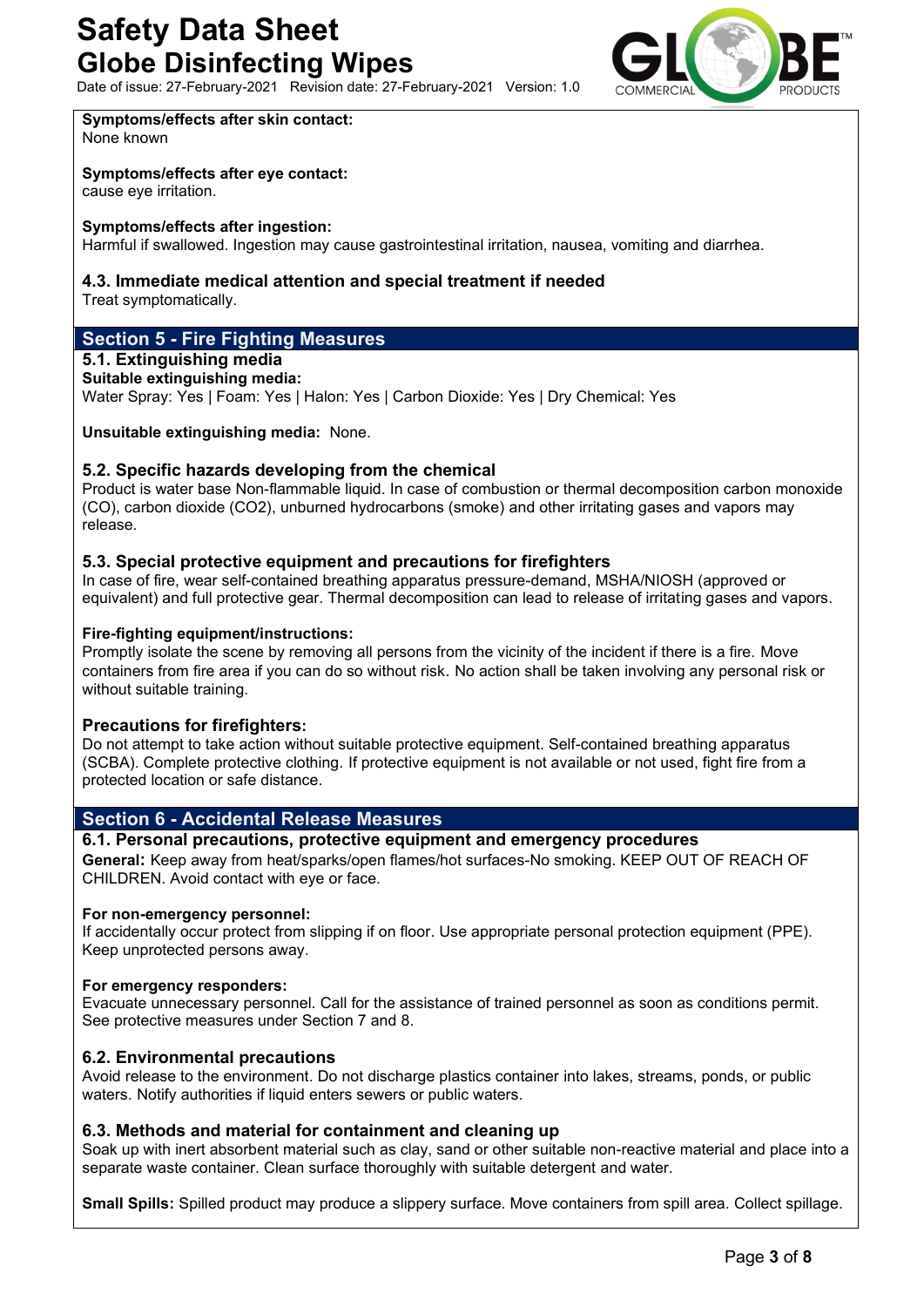Date of issue: 27-February-2021 Revision date: 27-February-2021 Version: 1.0

# **6.4. Reference to other sections**

See Section 7 for information on safe handling.

See Section 8 for information on personal protection equipment.

See Section 13 for disposal information.

# **Section 7 - Handling and Storage**

# **7.1. Precautions for safe handling**

**Protective measures:** 

Handle in accordance with good industrial hygiene and safety procedures. Keep out of reach of children and pet.

#### **Information about fire - and explosion protection:**

No unusual hazards expected.

# **Advice on general occupational hygiene:**

Use in accordance with product literature. Avoid contacting eyes and face. Keep container closed when not in use. Do not eat or drink when handing.

# **7.2. Conditions for safe storage, including any incompatibilities**

Store in a well-ventilated and dry place at room temperature. Keep away from acids, oxidizing agent. Keep away from food, drink and animal feeding dishes. KEEP OUT OF REACH OF CHILDREN. Keep container closed when not in use.

**Storage Class (Classified according to DG):** Non-Flammable.

# **7.3 Specific end use(s):** Use as directed

# **Section 8 - Exposure Controls / Personal Protection**

**8.1. Control parameters: Occupational exposure limits:** No Data Available **Biological exposure Indices (BEI):** No Data Available

# **8.2 Exposure controls**

# **Appropriate engineering controls:**

Ensure exposure is below occupational exposure limits (where available). Use personal protective equipment to control the exposure (see section 8). Wash hands before breaks and at the end of workday.

# **8.3. Individual protection measures/Personal protective equipment**

#### **Hand protection:**

Not necessary under normal conditions of use. Hand protection recommended while manufacturing product.

#### **Eye/face protection:**

Not necessary under normal conditions of use. Eye and face protection recommended at workplace while manufacturing product.

#### **Skin and body protection:**

Not necessary under normal conditions of use. Skin protection recommended at workplace while manufacturing product.

#### **Respiratory protection:**

Not necessary under normal conditions of use. Respiratory protection recommended at workplace while manufacturing product.

# **Environmental exposure controls:**

Prevent product from entering drains. Collect spillage.

# **Section 9 - Physical and Chemical Properties**

**9.1. Information on basic physical and chemical properties Appearance :** Moist nonwoven wipe saturated with scented liquid

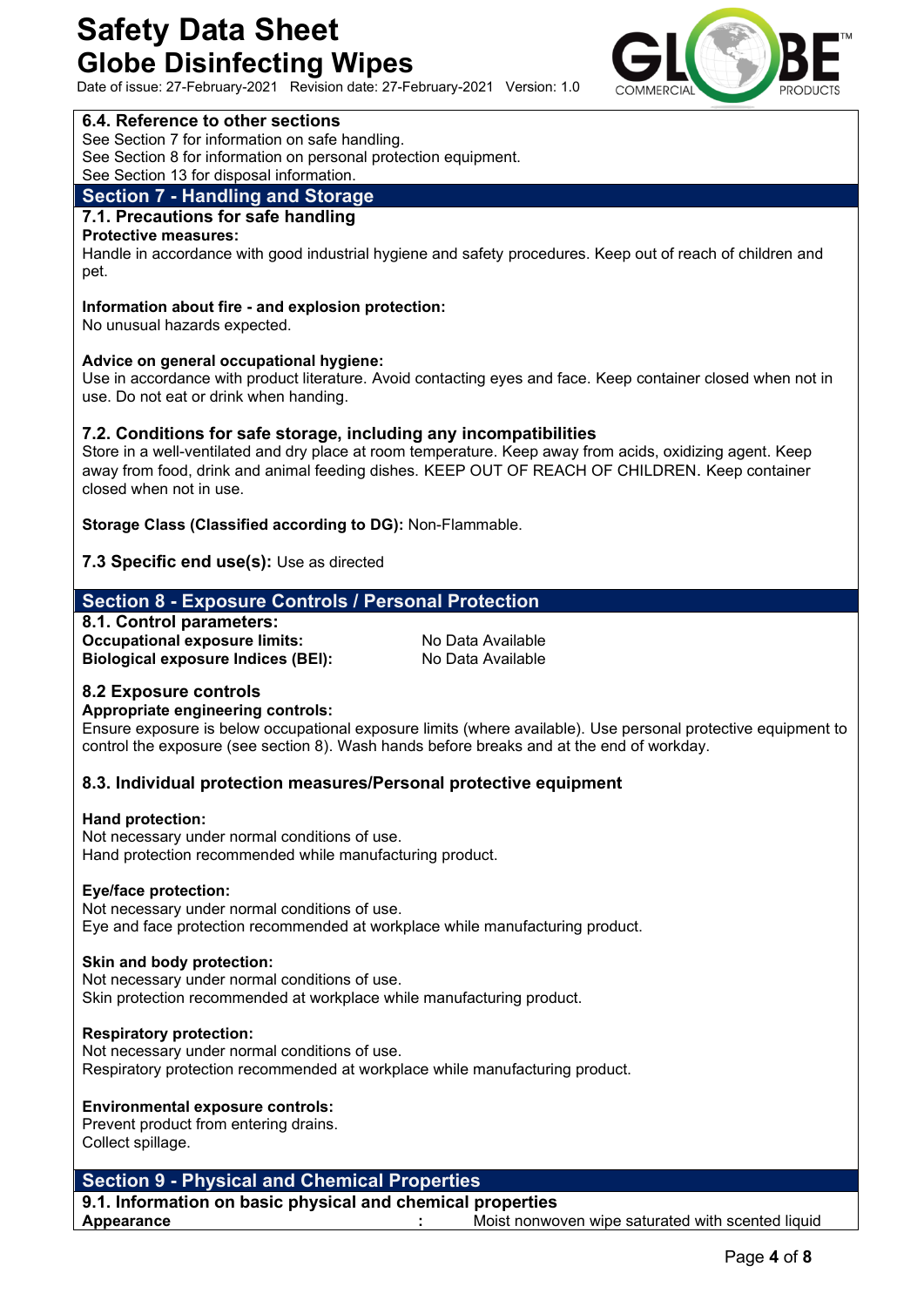Date of issue: 27-February-2021 Revision date: 27-February-2021 Version: 1.0



| <b>Physical state</b>                       | Liquid               |
|---------------------------------------------|----------------------|
| Color                                       | Clear                |
| Odor                                        | Scanted odor         |
| рH                                          | No Data Available    |
| pH solution                                 | No Data Available    |
| Relative evaporation rate (ether=1)         | No Data Available    |
| <b>Melting point</b>                        | No Data Available    |
| <b>Freezing point</b>                       | No Data Available    |
| <b>Boiling point</b>                        | No Data Available    |
| <b>Flash point</b>                          | No Data Available    |
| <b>Auto-ignition temperature</b>            | No Data Available    |
| <b>Decomposition temperature</b>            | No Data Available    |
| Vapor pressure                              | No Data Available    |
| <b>Relative density</b>                     | No Data Available    |
| <b>Density</b>                              | No Data Available    |
| <b>Solubility</b>                           | Soluble in water     |
| <b>Viscosity, kinematic</b>                 | No Data Available    |
| <b>Explosive properties:</b>                | Non explosion Hazard |
| Lower explosive limit (LEL)                 | Not Applicable       |
| <b>Upper explosive limit (UEL)</b>          | Not Applicable       |
| <b>Flammability</b>                         | Non Flammable        |
|                                             |                      |
|                                             |                      |
| 9.2 Other information<br><b>VOC content</b> | No Data Available    |

# **Section 10 - Stability and Reactivity**

**10.1 Reactivity**

Stable under recommended storage conditions.

# **10.2 Chemical stability**

Stable under recommended storage conditions.

# **10.3 Possibility of hazardous reactions**

No dangerous reaction known under conditions of normal use.

# **10.4 Conditions to avoid**

Heat, flames and sparks, high temperature and direct sunlight.

# **10.5 Incompatible materials**

Oxidizing agents, strong acids, and bases.

# **10.6 Hazardous decomposition products**

This product does not decompose under normal conditions. Under fire conditions, carbon monoxide (CO), carbon dioxide (CO2), unburned hydrocarbons (smoke) and other irritating gases and vapors may release.

| <b>Section 11 - Toxicological Information</b>                |                       |
|--------------------------------------------------------------|-----------------------|
| 11.1. Information on toxicological effects                   |                       |
| Acute toxicity (oral):                                       | Harmful if swallowed  |
| <b>Acute toxicity (dermal):</b>                              | Not classified.       |
| Acute toxicity (inhalation):                                 | Not classified.       |
| Toxicology data for the components/mixture No Data Available |                       |
| Skin corrosion/irritation:                                   | Not classified.       |
| Serious eye damage/irritation:                               | Causes eye irritation |
| <b>Respiratory or skin sensitization:</b>                    | Not classified.       |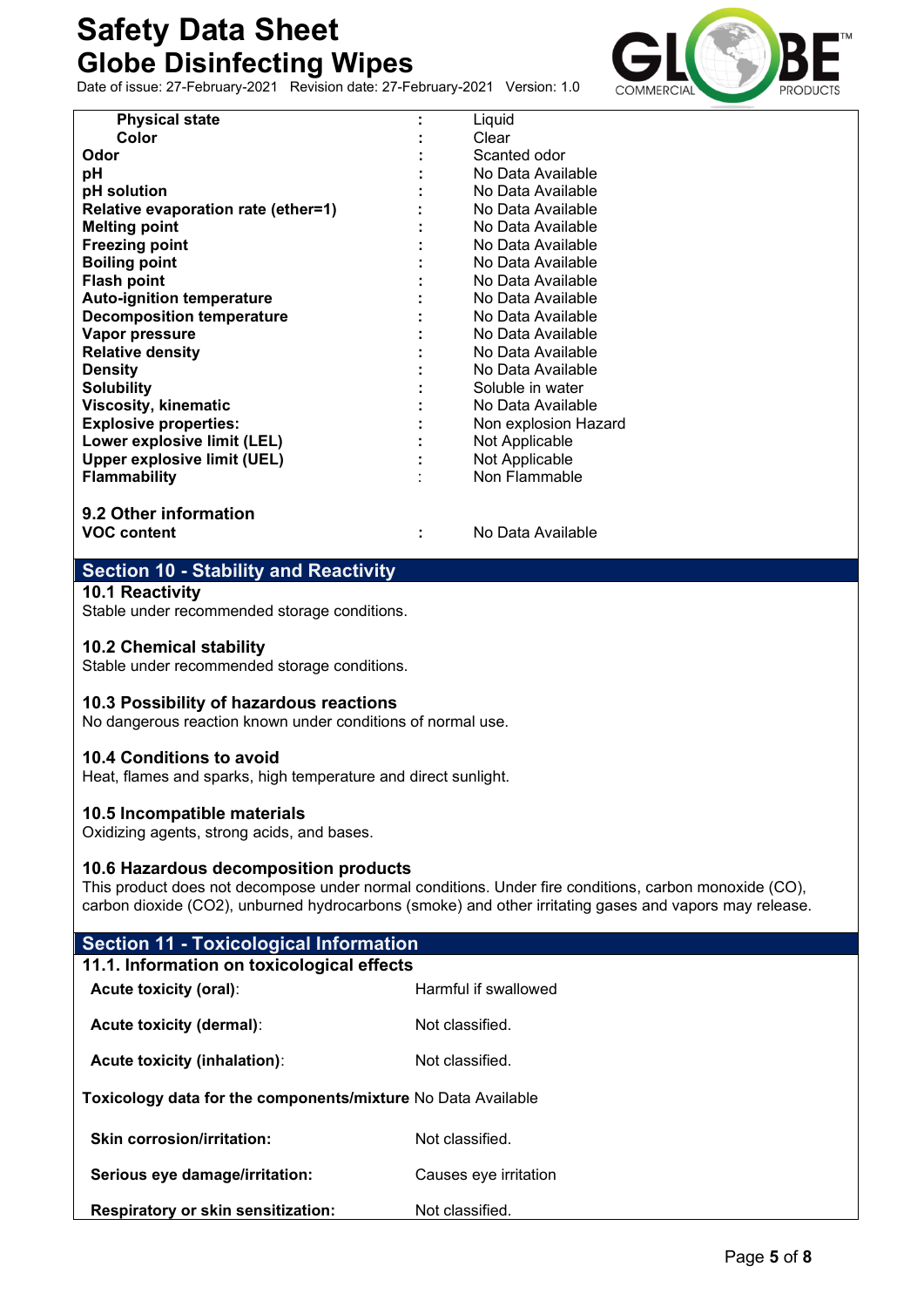Date of issue: 27-February-2021 Revision date: 27-February-2021 Version: 1.0



| Germ cell mutagenicity:        | Not classified. |
|--------------------------------|-----------------|
| Carcinogenicity:               | Not classified  |
| <b>Reproductive toxicity:</b>  | Not classified  |
| <b>STOT-single exposure:</b>   | Not classified  |
| <b>STOT-repeated exposure:</b> | Not classified  |
| <b>Aspiration hazard:</b>      | Not classified. |

| <b>Section 12 - Ecological Information</b> |
|--------------------------------------------|
|--------------------------------------------|

#### **12.1 Toxicity**

Acute aquatic toxicity: Not classified.

**Chronic aquatic toxicity:** Not classified.

**Ecotoxicity data for the components/mixture** No Data Available

# **12.2 Persistence and degradability**

Non persistence and Degradable

# **12.3 Bioaccumulative potential**

No data available

**12.4 Mobility in soil**

No data available

# **12.5 Results of PBT and vPvB assessment**

No data available

# **12.6 Other adverse effects**

No data available

# **Section 13 - Disposal Considerations**

# **13.1. Waste treatment methods**

Disposal should be in accordance with applicable regional, national and local laws and regulations. Avoid disposing into drainage systems and into the environment. Empty containers should be taken to an approved waste handling site for recycling or disposal.

# **Contaminated packaging**

Disposal should be in accordance with applicable regional, national and local laws and regulations.

# **Section 14 - Transport Information**

# **14.1 UN number:**

The Product is not regulated as a dangerous goods for transportation.

# **14.2 UN proper shipping name:**

The Product is not regulated as a dangerous goods for transportation.

# **14.3 Transport hazard class(es):**

The Product is not regulated as a dangerous goods for transportation.

# **14.4 Packaging group:**

The Product is not regulated as a dangerous goods for transportation.

# **14.5 Environmental hazards:**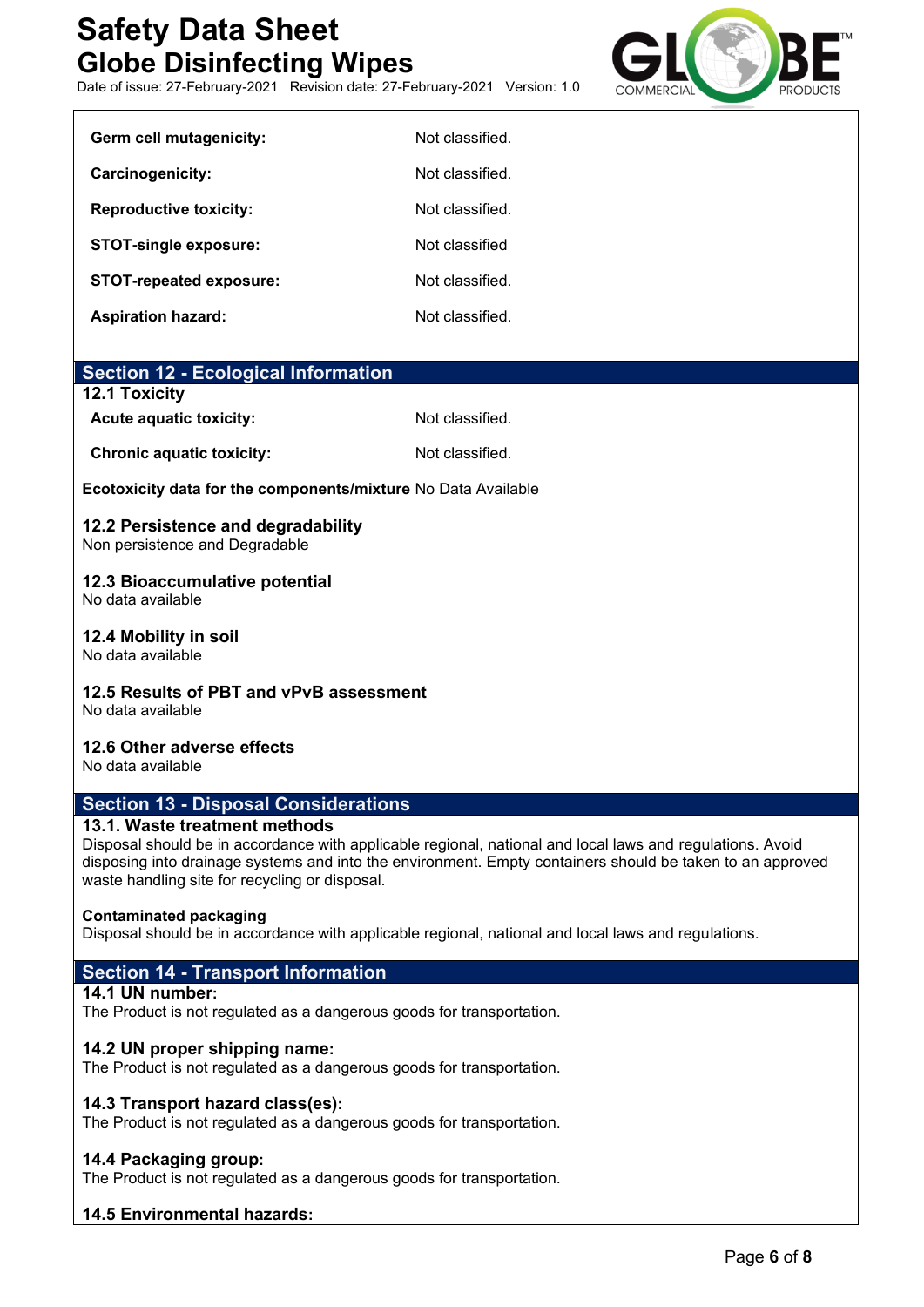Date of issue: 27-February-2021 Revision date: 27-February-2021 Version: 1.0



The Product is not regulated as a dangerous goods for transportation.

# **14.6 Special precautions for user**

The product is not regulated as dangerous goods according to regulation DOT, IMDG, IATA and ADR/RID

# **Section 15 - Regulatory Information**

# **15.1 Safety, health and environmental regulations/legislation specific for the substance or mixture**

**OSHA-Regulations:** OSHA HCS (29 CFR 1910.1200(g)

# **WHMIS classification for product:**

See section 2 details.

#### **U.S. Federal Regulations:**

# **SARA 313 Components:**

Not available

#### **SARA 311/312 Hazard Categories**

**Physical Hazard Health Hazard** Harmful if swallowed Caused eye irritation

**TSCA Components:** Not available

#### **California Proposition 65 components:** Not available

#### **15.2 Chemical safety assessment**

No Chemical Safety Assessment has been carried out for this substance.

# **Section 16 - Other Information**

**Full text of H- and EUH-statements:** H302-Harmful if swallowed H318-Causes serious eye damage H319-Causes serious eye irritation H332-Harmful if inhaled H373-May cause damage to organs

#### **Abbreviations and acronyms:**

- ADR European agreement concerning the international carriage of dangerous goods by road
- BCF Bioconcentration Factor<br>CAS Chemical Abstracts Ser **Chemical Abstracts Service**
- CLP Regulation (EC) No 1272/2008 on classification, labelling and packaging of substance and mixtures
- DNEL Derived no-effect level
- EC Identification code for each substance listed in EINECS
- EC50 Concentration of a substance when it is affected 50% of the population
- EINECS European Inventory of Existing Commercial Chemical Substances
- EmS Emergency plan
- EU European Union
- IATA International Air Transport Association
- IBC International Code For The Construction And Equipment of Ships Carrying Dangerous Chemicals
- ICAO International Civil Aviation Organization
- IMDG International Maritime Dangerous Goods
- INCI International Nomenclature of Cosmetic Ingredients
- ISO International Organization for Standardization
- IUPAC International Union of Pure and Applied Chemistry
- LC50 Lethal concentration, 50 percent
- LD50 Lethal dose, 50 percent
- IC50 Concentration causing 50% blockade
- LOAEC Lowest observed adverse effect concentration
- LOAEL Lowest observed adverse effect level